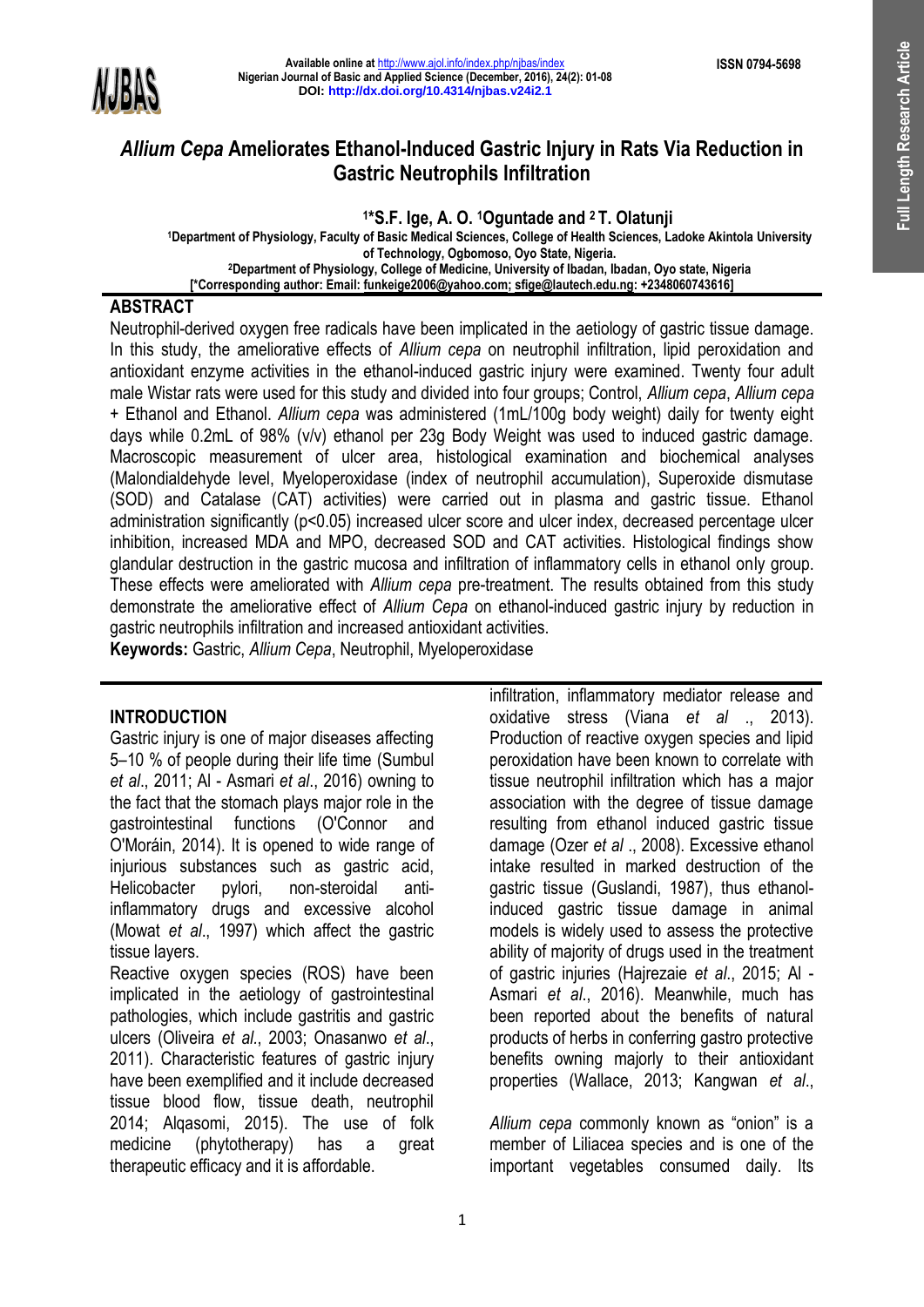antioxidant properties had been established and ascribed to its constituents such as flavonoids, anthocyanins and dihydroflavonols (Griffiths *et al* ., 2002; Slimestal *et al* ., 2007). *Allium cepa* is beneficial in the treatment of heart diseases, cancers and also diabetes (Formica and Regelson, 1995; Taj Eldin *et al* ., 2010). Its aqueous suspension alleviates gastric tissue damage (Alqasomi, 2015). However, its role in generation of reactive oxygen species, lipid peroxidation and neutrophil infiltration in gastric tissue is yet to be elucidated. Therefore, this study was aimed at investigating the effects of *Allium cepa* on gastric neutrophils infiltration in ethanol-induced gastric injury since neutrophils have been implicated in the aetiology of gastric tissue damage.

## **MATERIALS AND METHODS Experimental animals**

Twenty four male Wister rats (with weight ranging from 150-200g) were used for this study. The animals were acclimatized for 2 weeks in animal Holdings of the Department of Physiology, Ladoke Akintola University of Technology, Ogbomoso, Oyo State, Nigeria. Animals were cared for according to United States National Institute of Health Guidelines for the Care and Use of Laboratory Animals (NIH publication No 85-23) and allowed free access to animal feed and water. The animals were grouped into four and treated as follows; Group one served as control, *Allium cepa* group were treated with *Allium cepa* juice (1.0 ml/ 100g body weight) for 28 days. *Allium cepa* + ethanol group were also treated as *Allium cepa* group but also administered 0.2ml of 98% (v/v) ethanol per 23g body weight and then sacrificed 4 hours later on the 28<sup>th</sup> day. Ethanol group were administered 98% (v/v) ethanol (0.2ml/ 23g body weight) four hours before sacrifice on the 28<sup>th</sup> day of the experiment.

# **Preparation of** *Allium cepa* **juice.**

*Allium cepa* juice was prepared as earlier reported (Ige and Akhigbe*,* 2013). Briefly, *Allium cepa* bulbs were purchased from local market in Ogbomoso, Oyo state, Nigeria. They (200g) were peeled and rinsed thoroughly with distilled water and air dried and then blended. The juice was then filtered using a sterile and tight sieve. The juice was prepared daily.

# **Induction of Gastric Injury**

Induction of gastric injury was done by administration of (0.2ml / 23gBW of 98 % (v/v) ethanol) after the animals have been fasted for 36 hours according to Ige *et al.,* (2012a).

## **Evaluation of Gastric tissue damage**

Stomachs were opened along greater curvature, rinsed in normal saline and examined using magnifying lens (Hi-Tech Zone, Ningbo, Zhejiang, China). The degree of gastric damage was scored according to Praveen and Paradhasaradhi, (2013) as follows; normal coloured stomach =  $0$ ; red colouration =  $0.5$ ; spot ulcer = 1; haemorrhagic streak =  $1.5$ ; deep ulcers = 2; perforation = 3. The overall total scores divided by 10 was designated the ulcer index. The percentage ulcer inhibition was calculated as described by Anosike *et al* . (2013) using the formula percentage ulcer inhibition  $(\frac{1}{2}UI) = (1 - Ut/UC) \times 100$  was used. The gastric wall thickness was measured with the help of a vernier calliper (Mono-Block, Wuxi Numit, Jiefandanglu, Wuxi, Jiangsu. P.R.China).

## **Preparation of Samples for Biochemical analyses.**

The animals were sacrificed and their blood was collected by cardiac puncture and centrifuged at 3,000 r.p.m high speed refrigerated centrifuge (Gulfex Medical and Scientific, England) the plasma collected was used for biochemical analyses which included superoxide dismutase (SOD), malondialdehyde (MDA), and catalase (CAT). Stomachs were harvested and divided into two. A part was homogenized in phosphate buffer (pH 7.0) and centrifuged at 4000 r.p.m for ten minutes and the supernatants used for biochemical analyses namely, superoxide dismutase (SOD), malondialdehyde (MDA), and catalase (CAT). The other part was homogenized in phosphate buffer (pH 6.0) for the determination of myeloperoxidase (MPO) activity according to Rao *et al.*, (2003). Plasma and tissue SOD,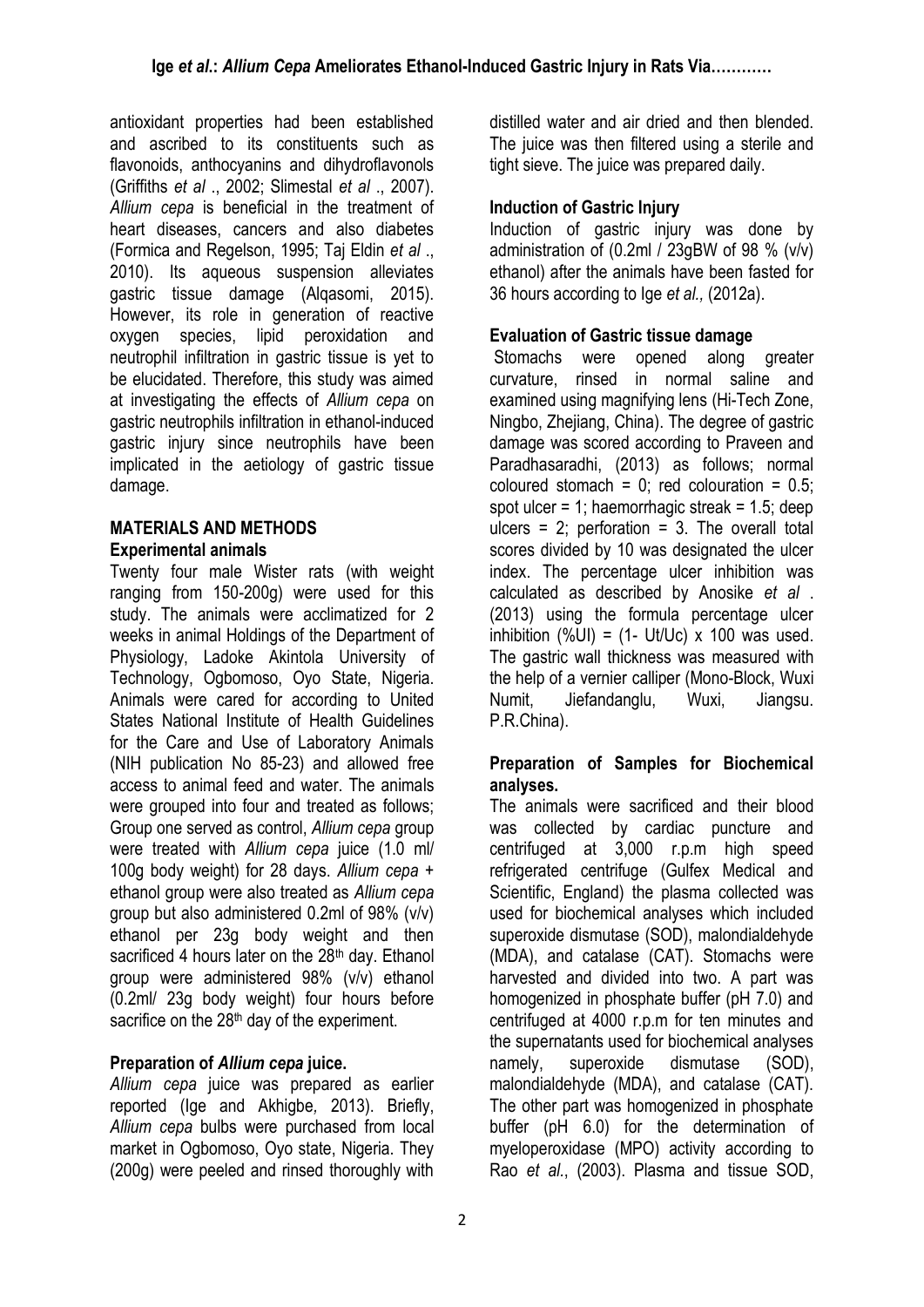CAT and MDA were carried out as previously described (Ige *et al* , 2012b).

#### **Histological processing and examination**

Histological section was done according to the method of Ogihara and Okabe, (1993). Small portions of the stomach tissues were collected and fixed in 10% formalin for studying its histoarchitecture. After fixing, it was cut into 5µm sections, and stained with haematoxylin and eosin stain.

#### **Statistical analysis**

Statistical analyses were performed with Graph Pad Prism 5 statistical package. All values were reported as mean  $\pm$  S.E.M. Data were analysed by using a one – way analysis of variance (ANOVA) followed by unpaired Student's *t*-test. Values of *P* < 0.05 were considered statistically significant.

#### **RESULTS**

#### **Effect of** *Allium cepa* **on Gastric tissue damage**

Administration of ethanol resulted in gastric injury with manifestation of ulcer and increase in thickness of the gastric wall; treatment with *Allium cepa* juice significantly ameliorated these effects of ethanol (Table 1).

#### **Effect of** *Allium cepa* **juice on Antioxidant status of plasma and Gastric tissue**

There was a significant increase in MDA level and significant decrease in SOD and catalase activities in the plasma and gastric tissue of animals given ethanol alone, pre-treatment with *Allium cepa* improving the lipid peroxidation status in the plasma and the gastric tissue by significantly increasing the SOD and catalase activities and decreasing the MDA level (Tables 2 and 3).

**Table 1:** Effect of *Allium cepa* on Ulcer score, Ulcer index, percentage ulcer inhibition and stomach wall thickness

| Groups                | Ulcer score         | Ulcer index        | % Ulcer<br>inhibition $(\%)$ | Gastric wall<br>thickness(mm) |
|-----------------------|---------------------|--------------------|------------------------------|-------------------------------|
| Control               | $0.00 + 0.00$       | $0.00 + 0.00$      |                              | $1.67 + 0.11$                 |
| Allium cepa           | $0.00 + 0.00$       | $0.00 + 0.00$      | 100                          | $1.67 + 0.11$                 |
| Allium cepa + Ethanol | $0.50 \pm 0.13^{*}$ | $0.06 \pm 0.01$ *+ | 62.5                         | $3.17 \pm 0.11$ *+            |
| Ethanol               | $1.60 \pm 0.19^*$   | $0.16 \pm 0.02^*$  |                              | $4.0 \pm 0.12^*$              |

<sup>+</sup> p<0.05 vs. ethanol \*p<0.05 vs. Control.

|  | Table 2: Effect of Allium cepa juice on Plasma Antioxidant status |
|--|-------------------------------------------------------------------|
|--|-------------------------------------------------------------------|

| Groups                | SOD (U/g)         | CAT (U/mg)                   | $MDA$ ( $µmol/g$ ) |
|-----------------------|-------------------|------------------------------|--------------------|
| Control               | $1.64 \pm 0.04$   | $0.39 + 0.04$                | $0.31 \pm 0.02$    |
| Allium cepa           | $1.73 \pm 0.04*$  | $0.49 \pm 0.04$ *+           | $0.27 \pm 0.03^*$  |
| Allium cepa + ethanol | $1.64 \pm 0.06^+$ | $0.41 \pm 0.03$ <sup>+</sup> | $0.32 \pm 0.02$    |
| Ethanol               | $1.31 \pm 0.06*$  | $0.30 \pm 0.03^*$            | $0.34 \pm 0.03^*$  |
|                       |                   |                              |                    |

<sup>+</sup> p<0.05 vs. ethanol \*p<0.05 vs. Control.

|  | Table 3: Effect of Allium cepa juice on Antioxidant status in Gastric tissue. |
|--|-------------------------------------------------------------------------------|
|--|-------------------------------------------------------------------------------|

| Groups                | SOD(U/g)                     | CAT(U/mg)                    | $MDA(\mu mol/g)$    |
|-----------------------|------------------------------|------------------------------|---------------------|
| Control               | $1.59 + 0.07$                | $0.36 \pm 0.04$              | $0.38 + 0.05$       |
| Allium cepa           | $1.73 \pm 0.04*$             | $0.43 \pm 0.04*$             | $0.33 + 0.06$       |
| Allium cepa + Ethanol | $1.62 \pm 0.06$ <sup>+</sup> | $0.34 \pm 0.04$ <sup>+</sup> | $0.83 \pm 0.10^{*}$ |
| Ethanol               | $1.35 \pm 0.06*$             | $0.23 \pm 0.03^*$            | $1.19 \pm 0.01*$    |

 $+$  p<0.05 vs. ethanol  $*$ p<0.05 vs. Control.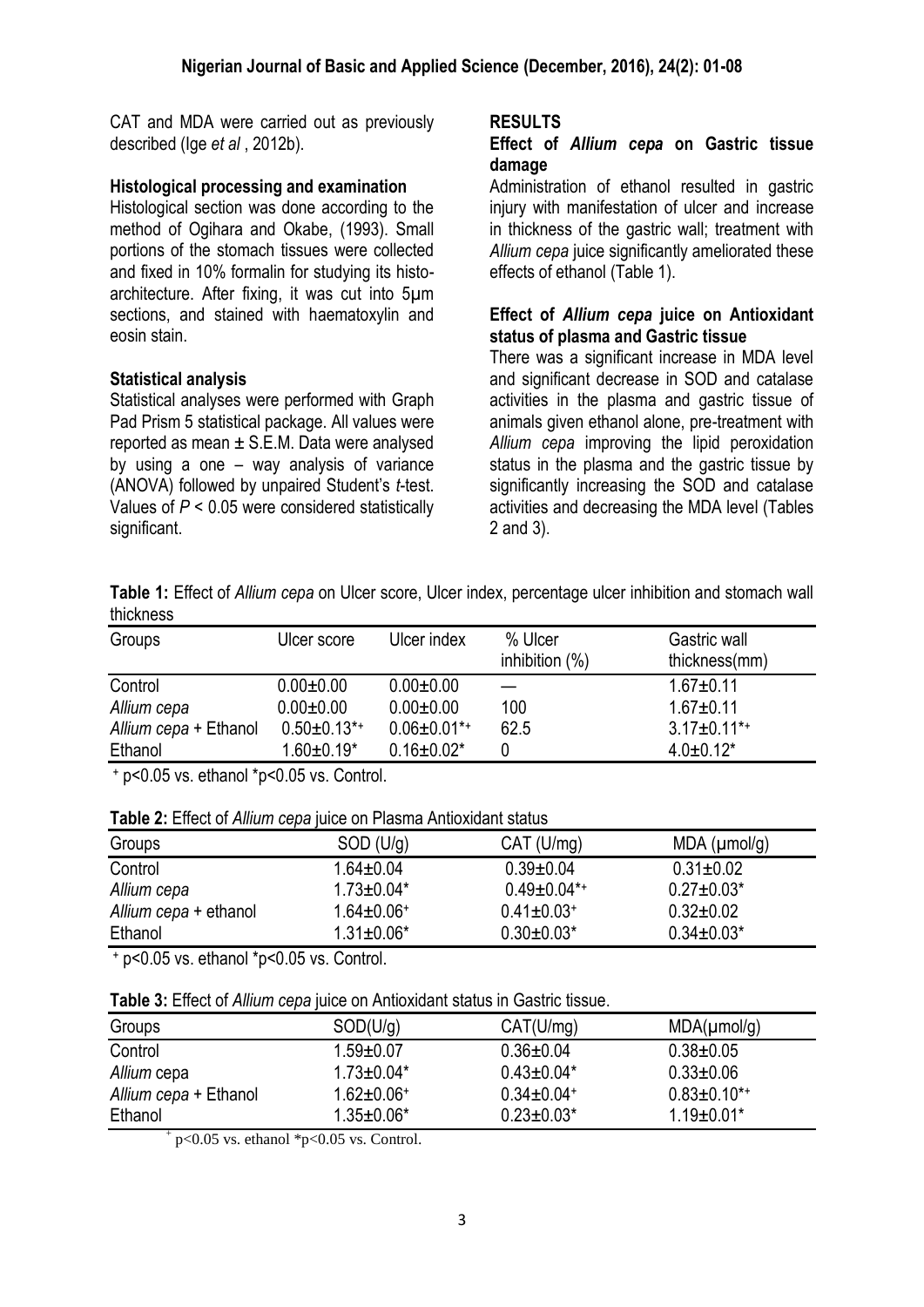#### **Effect of** *Allium Cepa* **on Myeloperoxidase activity of ethanol-induced gastric injury**

Administration of ethanol significantly (p<0.05) increased the MPO activity when compared with the control, but there was no significant (p>0.05) difference in MPO activity in the *Allium cepa* group when compared with control. MPO activity was significantly (P<0.05) higher in *Allium cepa* + ethanol group when compared with the control. The MPO activity of the *Allium cepa* + ethanol group was significantly lower (p>0.05) compared to the ethanol group (Figure 1)



\*p<0.05 versus control, +p<0.05 versus ethanol

**Figure 1:** Effect of Allium cepa Juice on Myeloperoxidase Activity in Ethanol-induced Gastric Injury in Rats

## **Effect of** *Allium cepa* **juice on the histoarchitecture of the gastric tissues**

Histological examination show glandular destruction in the mucosa, fussed external muscle and muscularis mucosa, oedema and infiltration of inflammatory cell in ethanol group, while *Allium cepa* juice ameliorated the effect of ethanol, thus maintaining the cyto-architecture by decreasing the degree of inflammatory cells infiltration. (A) Control group rat with intact epithelial surface with normal mucosa, submucosa and muscularis layers. (B) *Allium cepa* group rat with no histological modifications in the tissue layers. (C) *Allium cepa* + ethanol group rat showing mild enlargement of the epithelia, mild glandular destruction and mild infiltration of inflammatory cells. (D) Ethanol group rats showing glandular destruction in the mucosa, fussed external muscle and muscularis mucosa, edema and infiltration of inflammatory cell. (*black arrow, mucosa; yellow arrow, inflammatory cell).*

## **DISCUSSION**

This study seeks to elucidate the preventive effects of *Allium cepa juice* on ethanol – induced gastric injury in rats. This study finds that treatment with ethanol resulted in gastric injury and this is in agreement with previous studies (Szabo *et al.,* 1991; Ige *et al*., 2012a). The gastric injury produced was characterized by ulcer, gastric neutrophil infiltration and decreased gastric antioxidant activities. This study also reveals that pre-treatment with *Allium cepa* significantly decreased gastric damage caused as a result of ethanol administration and increased the percentage ulcer inhibition. Not only that, it significantly decreased the MDA which is a marker for involvement of *Allium cepa* in the inhibition of gastric lipid peroxidation.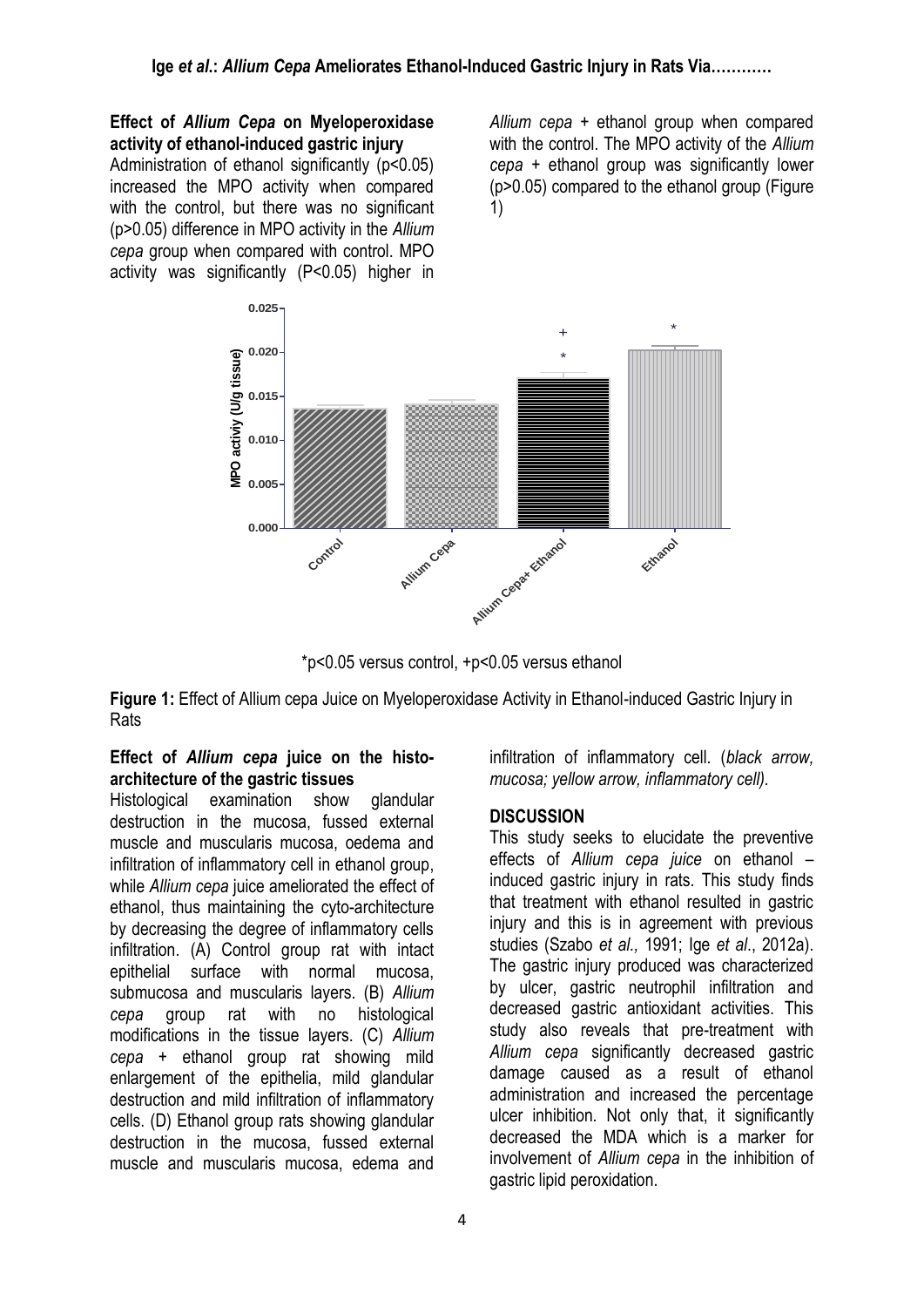

**Figure 2:** Photomicrograph of the effect of *Allium cepa* on gastric tissue. Haematoxylin Eosin, X 40 and 400

Gastric injury pathogenesis has been known to involve neutrophils (Wallace *et al*.,1996). Injury produced by neutrophils occurs as a result of their capacity to produce Reactive Oxygen Species (ROS), (Wallace *et al*., 1992). Study by Kozol *et al.*, (1994) implicated superoxide in neutrophil-mediated gastric injury. This present study demonstrates that *Allium cepa* increased gastric antioxidant activities, which is important in the body's defense system (Dhanprakash and Garima, 2007; Hwan *et al*., 2011), as earlier reported (Ige *et al*., 2011; Ige *et al*., 2012b). Likewise Superoxide dismutase (SOD), and catalase (CAT) are part of cellular enzymes that regulate reactive oxygen species such as superoxide, hydroxyl radicals and  $H_2O_2$ (Buffinton and Doe, 1995; Furrie *et al.,* 2004). This study finds that treatment with ethanol resulted in decrease gastric antioxidant activities and this is in agreement with previous studies (Liu *et al* 2012; Arab *et al*., 2015). This reduction was ameliorated as a result of pretreatment with *Allium cepa,* this is in consonance with the previous findings where

*Allium cepa* has been shown to improve oxidative status (Ige *et al*., 2011, Ige *et al*., 2012b).

Studies have established the generation of free radicals and the resultant lipid peroxidation in ethanol gastric damage, with ethanol as the pathogenesis (Kvietys *et al*., 1990; Salim, 1990). Ethanol has also been shown to induce vasoconstriction, followed by sharp arteriolar dilation, thus leading to reperfusion (oxygenradicals generation due to ischemic reperfusion resulted in cellular destruction), (Glavin and Szabo, 1992). Inflammatory mediators which are linked to granulocyte and proteases are released, thus invoking cascade of activities leading to gastric damage (Tesyssen and Singer, 2003). This occurred due to the production of reactive oxygen species. From the present study, *Allium cepa* increased the gastric antioxidant activity which resulted in reduction in reactive oxygen species from the neutrophils, hence reducing the tissue damage.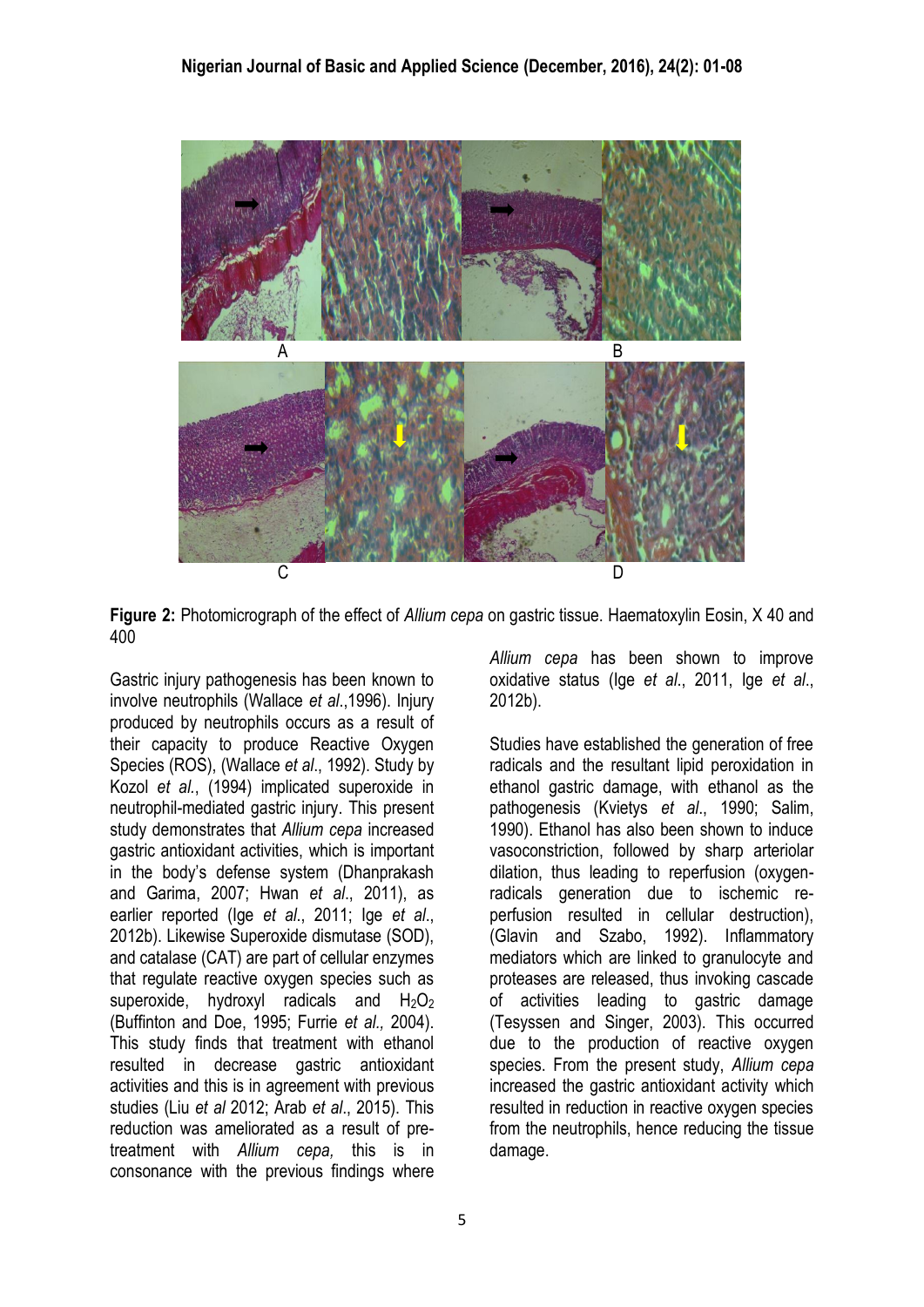Malondialdehyde level was examined in gastric tissue as marker of gastric lipid peroxidation in this study, so as to establish the level of tissue damage. MDA was significantly increased with ethanol treatment which confirmed the increase in the tissue damage, this was significantly reduce with *Allium cepa* pre-treatment. The significant decreases in MDA with *Allium cepa* pre-treatment confirm its role in ameliorate gastric damage.

Activation of neutrophil leads to generation of reactive metabolites of oxygen (Bilici *et al*., 2002) and increased myeloperoxidase activities which results in tissue damage (Granger, 1988). In this study, MPO was used to assess the degree of neutrophil infiltration (Xing *et al*., 2013; Al - Asmari *et al.*, 2016). MPO activity was found to significantly decrease as suggested by our result consequent to pretreatment with *Allium cepa*.

Histological examination of the gastric tissue also reveals glandular destruction in the gastric

# **REFERENCES**

- Al [Asmari,](file:///C:/Users/ACER/Desktop/Tunmise/Vanillin%20abrogates%20ethanol%20induced%20gastric%20injury%20in%20rats%20via%20modulation%20of%20gastric%20secretion,%20oxidative%20stress%20and%20inflammation.htm) A., Al [Shahrani,](file:///C:/Users/ACER/Desktop/Tunmise/Vanillin%20abrogates%20ethanol%20induced%20gastric%20injury%20in%20rats%20via%20modulation%20of%20gastric%20secretion,%20oxidative%20stress%20and%20inflammation.htm) H, Al [Masri,](file:///C:/Users/ACER/Desktop/Tunmise/Vanillin%20abrogates%20ethanol%20induced%20gastric%20injury%20in%20rats%20via%20modulation%20of%20gastric%20secretion,%20oxidative%20stress%20and%20inflammation.htm) N, Al - [Faraidi,](file:///C:/Users/ACER/Desktop/Tunmise/Vanillin%20abrogates%20ethanol%20induced%20gastric%20injury%20in%20rats%20via%20modulation%20of%20gastric%20secretion,%20oxidative%20stress%20and%20inflammation.htm) A, [Elfaki,](file:///C:/Users/ACER/Desktop/Tunmise/Vanillin%20abrogates%20ethanol%20induced%20gastric%20injury%20in%20rats%20via%20modulation%20of%20gastric%20secretion,%20oxidative%20stress%20and%20inflammation.htm) I. and Arshaduddin, M (2016).Vanillin abrogates ethanol induced gastric injury in rats via modulation of gastric secretion, oxidative stress and inflammation. *Toxicology reports,* **3**: 105-113
- Alqasoumi, S. (2015). The use of Onion (*Allium cepa* L.) treatment can mitigate gastric mucosal injury in rats. *Issues in Biological Sciences and Pharmaceutical Research*, **3**(10): 107- 114
- Anosike, C. A. and Ofoegbua, R.E. (2013). Anti-ulcerogenic activity of the methanol extract of Ceiba pentandra stem bark on indomethacin and Ethanol-induced ulcers in rats. *International journal of Pharma Sciences,* **3**(3): 223-228. 223
- Arab, H.H., Salama, S.A., Omar, H.A., Arafa, E.-S.A. and Maghrabi I.A. (2015). Diosmin protects against ethanolinduced gastric injury in rats: novel

mucosa and inflammatory cells infiltration in ethanol group. This is in agreement with previous studies (Ige *et al*., 2012a; Al - Asmari *et al*., 2016), where administration of ethanol resulted in inflammatory cells infiltration and loss of glandular cells in the gastric mucosa. Pre-treatment with *Alliums cepa* juice reduced these effects and this is in consonance with previous studies (Ige *et al* ., 2011; Ige *et al*., 2012b), where *Allium cepa* has been shown to ameliorate tissue injury.

The MPO and histological results obtained from this study substantiated the fact that there was a significant decrease in the infiltration of neutrophil due to pre-treatment with *Allium cepa*. This study demonstrates the ameliorative effect of *Allium Cepa* in ethanol-induced gastric injury probably by reduction in gastric neutrophils infiltration and increased antioxidant activities.

> anti-ulcer actions. *PLoS One*, 10: p.e.0122417

- Bilici, D., Süleyman, H., Banoğlu, Z.N., Kiziltunç, A., Avci, B., Çiftçioğlu, A. *et al*. (2002).Melatonin prevents ethanolinduced gastric mucosal damage possibly due to its antioxidant effect. *Digestive Diseases and Sciences,* **47**: 856–61
- Buffinton, G.D. and Doe, W.F. (1995). Depleted mucosal antioxidant defenses inflammatory bowel disease. *Free Radical Biology and Medicine,* **19**(6): 911-918.
- Dhanprakash, B.N. and Garima, U. (2007). Antioxidant and free radical scavenging activities of phenols from onion (*Allium cepa*). *Food Chemistry*, **102**:1389- 1393.
- Formica, J.V. and Regelson, W. (1995). Review of the biology of Quercetin and related bioflavonoids. *Food and Chemical Toxicology,* **33**(12):1061-80.
- Furrie, E., Macfarlane, S., Cummings, J.H. and Macfarlane, G.T. (2004). Systemic antibodies towards mucosal bacteria in ulcerative colitis and Crohn's disease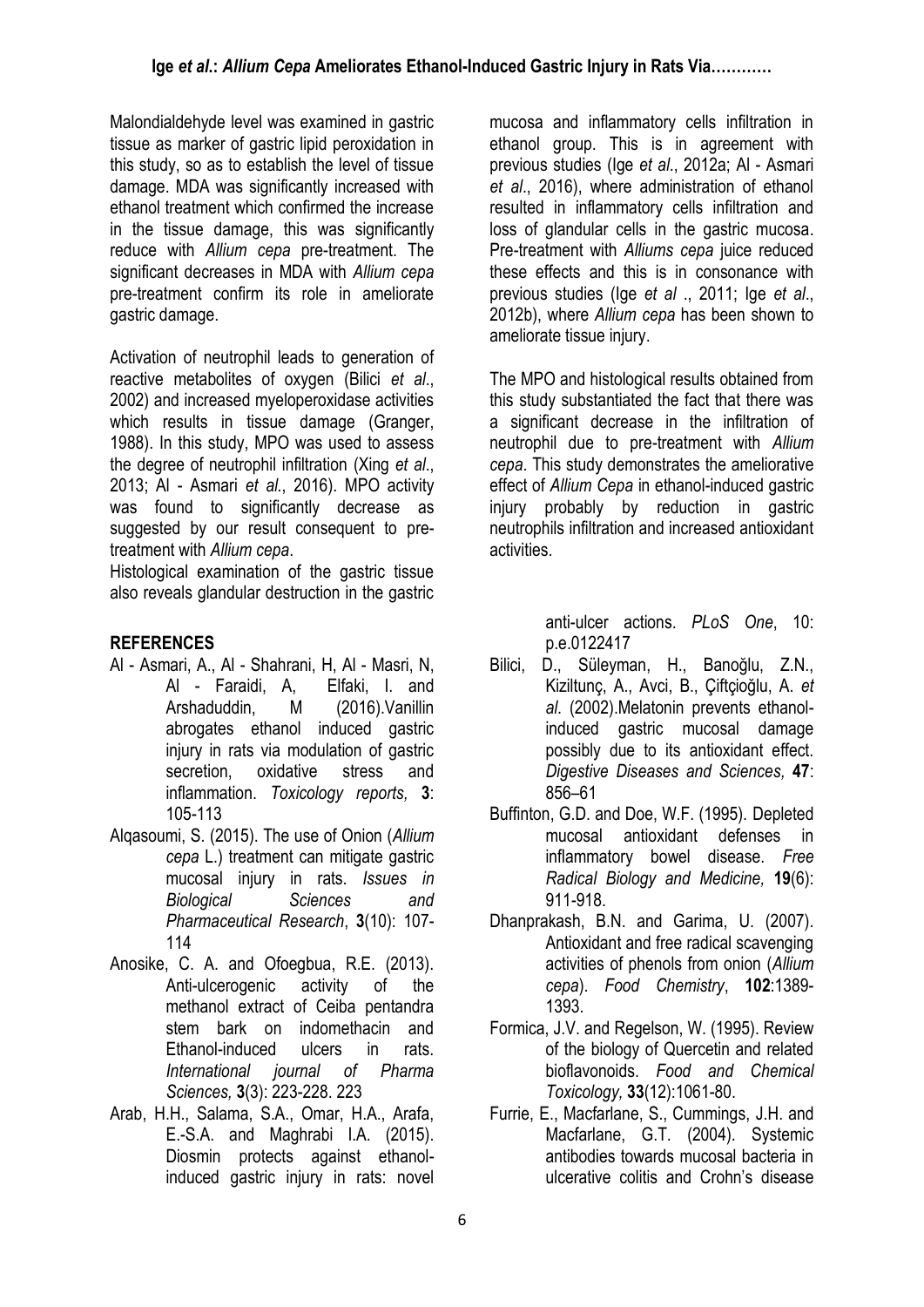differentially activate the innate immune response. *Gut*, **53**: 91-98.

- Glavin, G.B. and Szabo, S.(1992). Experimental gastric mucosal injury: laboratory models reveal mechanisms of pathogenesis and new therapeutic strategies. *FASEB Journal,* **6**: 825–31.
- Granger, D.N. (1988). Role of xanthine oxidase and granulocytes in ischemiareperfusion injury. *American Journal of Physiology - Heart and Circulatory Physiology,* **255**:H1269-H1275.
- Griffiths, G., Trueman, L., Crowther, T. and Thomas, B. (2002). Onions: a global benefit to health. *Phytotherapy Research,* **17**(7): 603– 615.
- Hajrezaie M, Salehen N, Karimian H, Zahedifard M, Shams K, Batran R.A, et al. (2015). Biochanin A Gastroprotective Effects in Ethanol-Induced Gastric Mucosal Ulceration in Rats. *PLoS ONE*, **10**(3): e0121529. doi:10.1371/journal.pone.0121529
- Hwan, P.B., Khanal, T., Choi, J.M., Chung, Y.C. and Jeong, H.G. (2011). Anthocyanins from purple sweet potato attenuate dimethylnitrosamine-induced liver injury in rats by inducing Nrf2-mediated antioxidant enzymes and reducing COX-2 and iNOS expression*. Food and Chemical Toxicology,* **49**: 93–99.
- Ige, S.F., Akhigbe, R.E., Olaleye, S.B. and Adeyemi, J.W. (2012a). Gastroprotective potentials of the methanolic extract of *Garcinia kola* in rats . *International Journal of Medicine and Biomedical Research,* **1**(3):172- 178
- Ige, S.F., Olaleye, S.B., Akhigbe, R.E., Akanbi, T.A., Oyekunle, O.A. and Udoh, U.S. (2012b). Testicular toxicity and sperm quality following cadmium exposure in rats: Amelorative potentials of Allium cepa. *Journal of Human Reproductive Sciences,* **5**:37-42.
- Ige, S.F. and Akhigbe, R.E. (2013). Common onion (Allium cepa) extract reverses cadmium-induced organ toxicity and dyslipidaemia via redox alteration in rats. *Pathophysiology,* **20**: 269–274
- Kangwan, N., Park, J.M., Kim, E.H. and Hahm, K.B. (2014). Quality of healing of gastriculcers: Natural products beyond acid suppression. *World Journal of Gastrointestinal Pathophysiology*, **5**(1): 40-47.
- [Kozol, R.](http://www.ncbi.nlm.nih.gov/pubmed/?term=Kozol%20R%5BAuthor%5D&cauthor=true&cauthor_uid=8281848), [Kopatsis, A.](http://www.ncbi.nlm.nih.gov/pubmed/?term=Kopatsis%20A%5BAuthor%5D&cauthor=true&cauthor_uid=8281848), [Fligiel, S.E.](http://www.ncbi.nlm.nih.gov/pubmed/?term=Fligiel%20SE%5BAuthor%5D&cauthor=true&cauthor_uid=8281848), [Czanko, R.](http://www.ncbi.nlm.nih.gov/pubmed/?term=Czanko%20R%5BAuthor%5D&cauthor=true&cauthor_uid=8281848) and [Callewaert, D.](http://www.ncbi.nlm.nih.gov/pubmed/?term=Callewaert%20D%5BAuthor%5D&cauthor=true&cauthor_uid=8281848) (1994). Neutrophilmediated injury to gastric mucosal surface cells. *Digestive [Diseases and](http://www.ncbi.nlm.nih.gov/pubmed/8281848) [Science](http://www.ncbi.nlm.nih.gov/pubmed/8281848)*s*,* **39**(1):138 -44.
- Kvietys, P.R., Twohig, B., Danzell, J. and Specian, R.D. (1990). Ethanol-induced injury to the rat gastric mucosa.Role of neutrophil and xanthine oxidasederived radicals.*Gastroenterology*, **98**: 909–20
- Guslandi, M. (1987). Effect of Ethanol on the Gastric Mucosa. *Digestive Diseases*, **5**(1): 21-23.
- Liu, Y., Tian, X., Gou, L., Fu, X., Li, S., Lan, N. and Yin, X.. (2012). Protective effect of l-citrulline against ethanol-induced gastric ulcer in rats. *Environmental Toxicology and Pharmacology*, **34**:280- 287
- Main, I.H. and Whittle, B.J R. (1975). Investigation of the vasodilator and antisecretory role of prostaglandins in the rat gastric mucosa by use of nonsteroidal anti-inflammatory drugs. *British Journal of Pharmacology,* **53**: 217–224.
- Mowat, A.M. and Viney, J.L. (1997). The anatomical basis of intestinal immunity. *Immunological Reviews,* 156: 145-66.
- [O'Connor, A.](https://www.ncbi.nlm.nih.gov/pubmed/?term=O%27Connor%20A%5BAuthor%5D&cauthor=true&cauthor_uid=24732181) and [O'Moráin, C.](https://www.ncbi.nlm.nih.gov/pubmed/?term=O%27Mor%C3%A1in%20C%5BAuthor%5D&cauthor=true&cauthor_uid=24732181) (2014). Digestive function of the stomach. *Digestive disease,* **32**(3):186-91.
- Ogihara, Y. and Okabe, S. (1993). Effect and mechanism of Sucralfate on healing of acetic acid induced gastric ulcers in rats. *Journal of Physiology Pharmacology,* **44**:109-18.
- Oliveira, C.P., Kassab, P., Lopasso, F.P., Souza, H.P., Janiszewski, M, *et al*. (2003). Protective effect of ascorbic acid in experimental gastric cancer: reduction of oxidative stress. *World*